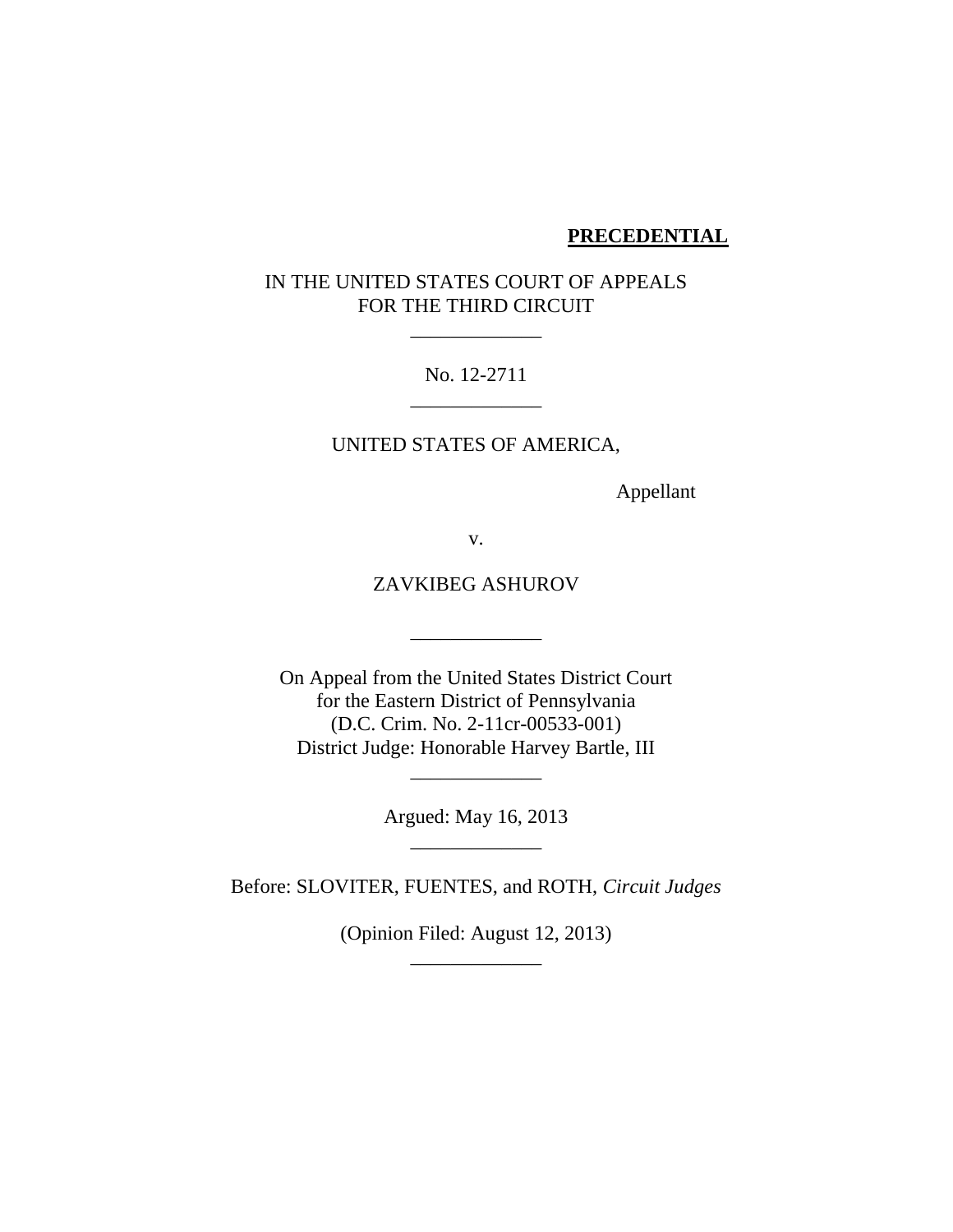Robert A. Zauzmer Anthony J. Wzorek **[ARGUED]** Office of the United States Attorney 615 Chestnut Street, Suite 1250 Philadelphia, Pennsylvania 19106

*Attorney for Appellant United States of America*

Leigh M. Skipper Brett G. Sweitzer **[ARGUED]** Federal Community Defender Office 601 Walnut Street, Suite 540 West Philadelphia, Pennsylvania 19106

*Attorneys for Appellee Zavkibeg Ashurov*

### OPINION OF THE COURT \_\_\_\_\_\_\_\_\_\_\_\_\_

\_\_\_\_\_\_\_\_\_\_\_\_\_

FUENTES, *Circuit Judge*:

After a jury convicted Zavkibeg Ashurov of presenting a materially false statement in an immigration form, the District Court entered a judgment of acquittal, concluding that the statute of conviction required, but that the Government had not proved, that the statement was made under oath. The relevant statute punishes

> [w]hoever **knowingly makes under oath**, or ... under penalty of perjury ... knowingly subscribes as true, any false statement with respect to a material fact in any . . . document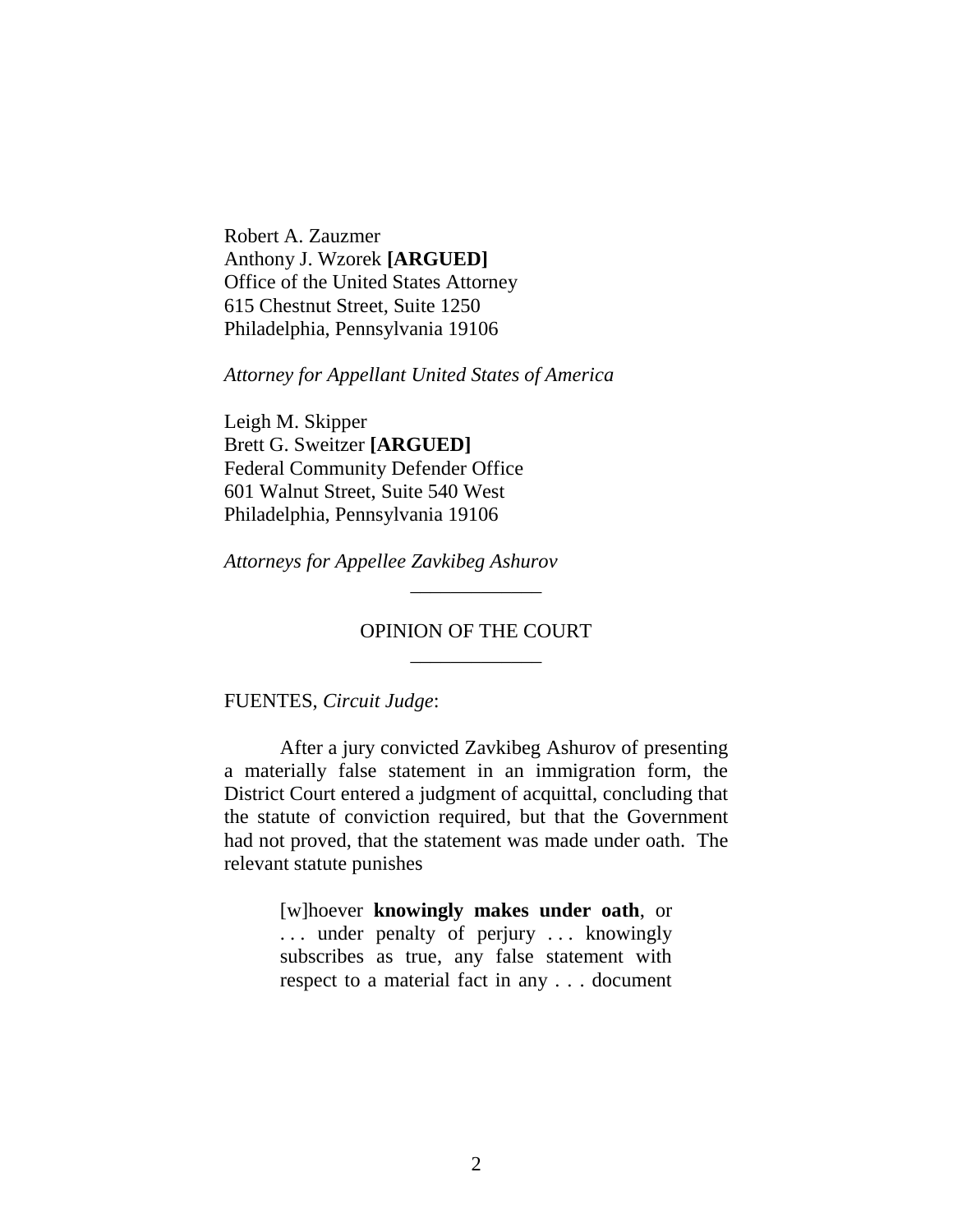required by the immigration laws . . . or **knowingly presents** any such . . . document which contains any **such** false statement or which fails to contain any reasonable basis in law or fact.

18 U.S.C. § 1546(a) (emphasis added). The United States asks that we reinstate Ashurov's conviction, arguing that the "knowingly presents" clause of the statute, which Ashurov was charged with violating, does not require that the materially false statement be made under oath. After carefully considering the opposing arguments regarding the proper construction of this complex law, we conclude that it is grievously ambiguous as to whether the "knowingly presents" clause requires an affirmation made under oath. Accordingly, we apply the rule of lenity and affirm the judgment of acquittal.

# **I. FACTUAL AND PROCEDURAL BACKGROUND**

Ashurov, a citizen of Tajikistan, entered the United States under a visitor's visa in 2007 and subsequently sought to obtain an F-1 student visa that would permit him to enroll in an English language program and temporarily remain in the United States.

The application to adjust Ashurov's status and obtain the F-1 visa requires the submission of an Immigration and Naturalization Service Form I-20, which has been described as a "school's petition to the U.S. Government . . . to sponsor a student for enrollment." App. 96. The form requires that a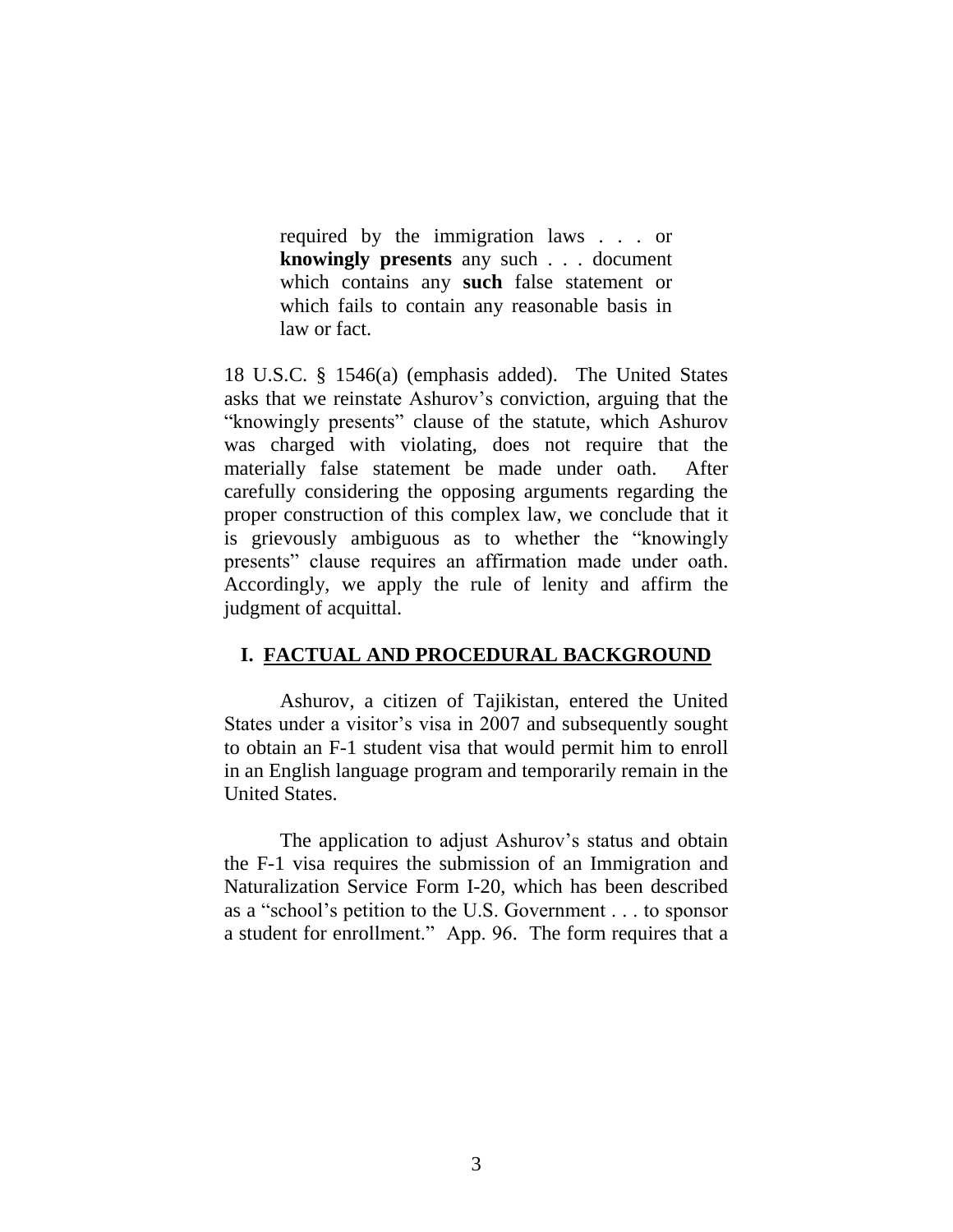school "designated official"<sup>1</sup> provide information regarding the candidate and the educational program he or she intends to complete, and certify under penalty of perjury that the information provided therein is true and that the student will be required to pursue a "full course of study" at the school. In the context of a language program, "full course of study" means at least eighteen hours of classroom instruction per week. 8 C.F.R.  $\S 214.2(f)(6)(i)(D)$ . Form I-20 also requires a "student certification" whereby students agree to comply with the terms and conditions of their admission as students and certify that they seek admission "for the purpose of pursuing a full course of study." That certification is not made under penalty of perjury.

Ashurov first sought adjustment of his status in April 2008 pursuant to U.S. Citizenship and Immigration Services ("USCIS") Form I-539, which, generally, is used to apply to extend or change an individual's non-immigrant status. Included with that form was a Form I-20 wherein Ashurov stated that he planned to study English as a Second Language at the CMG School in Trevose, Pennsylvania. The form was certified under penalty of perjury by the CMG School's designated official, and was signed by Ashurov without an oath, as the form provides. The application was granted later that year and Ashurov obtained a student visa. In April 2009 and again in April 2010, Ashurov presented identical Forms

 $\mathbf{1}$ As part of the process to obtain regulatory approval to enroll foreign nationals possessing student visas, schools must name "designated school officials" who, among other things, certify compliance with federal regulations regarding enrollment of foreign nationals, and sign the Form I-20. 8 C.F.R. § 214.3(a)(1)(ii), (1)(1).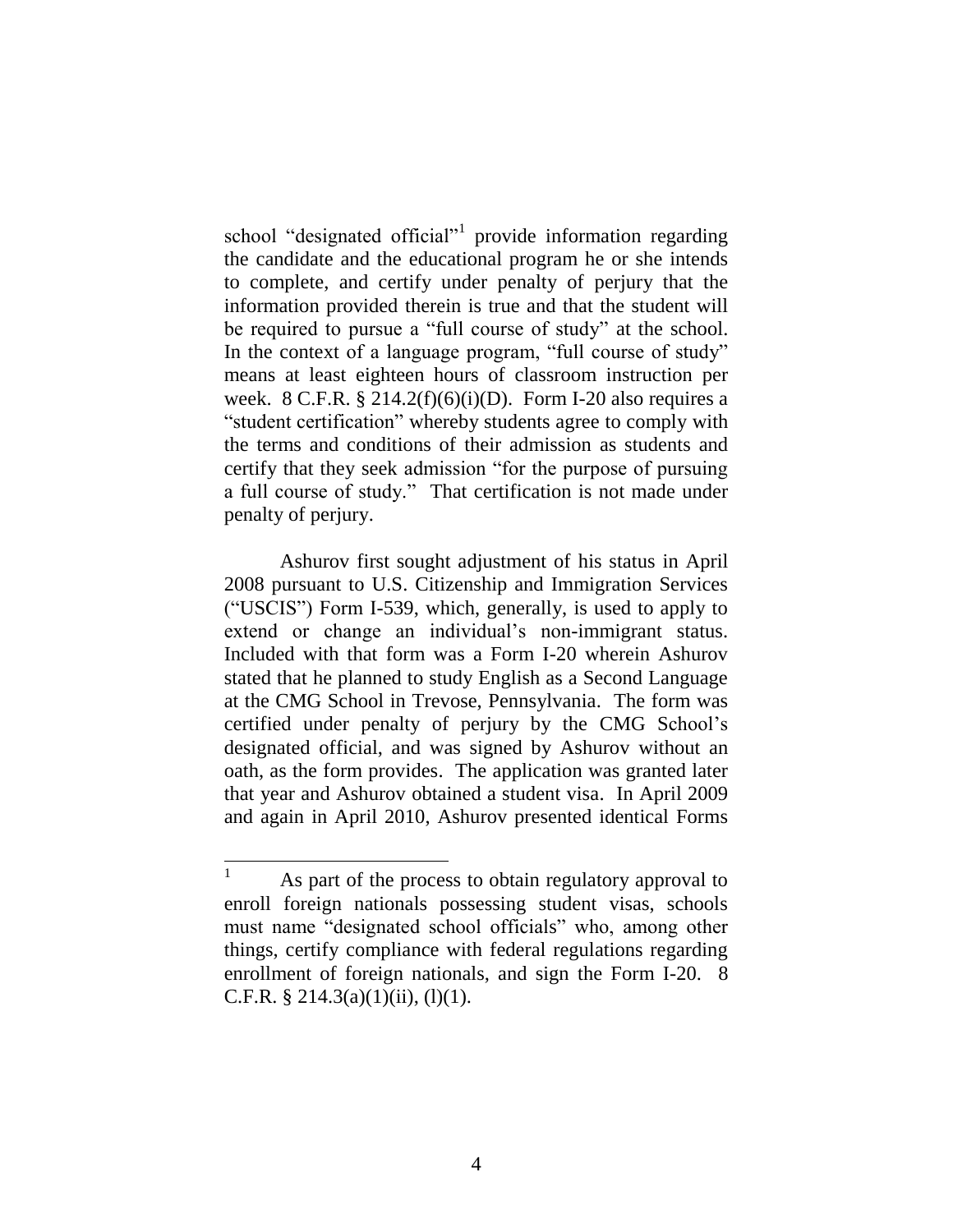I-20 to the CMG School officials (all signed by Ashurov, but not sworn under oath), who in turn completed them, executed them under penalty of perjury, and submitted them to USCIS. In 2010, federal authorities began an investigation of the CMG School, seizing business records that revealed that the school was not providing students the required eighteen hours of weekly in-class instruction. The school was eventually closed and its designated school official was indicted. Records also revealed that Ashurov's attendance at the CMG School began to decline in 2009 and eventually became insufficient to meet the weekly hour requirement.

Ashurov was originally charged with violating 18 U.S.C. § 1546(a) by "knowingly making under oath" a materially false statement in the Forms I-20, but, given that he did not therein certify anything under oath, a superseding indictment was returned charging him only with "knowingly presenting a false statement." 18 U.S.C. § 1546(a). A jury convicted him of one count, based on the April 2010 form, but the District Court granted him a judgment of acquittal, concluding that the oath requirement applied to both the "knowingly makes" and "knowingly presents" clauses and that, alternatively, it would apply the rule of lenity. The Government now appeals.

#### **II. ANALYSIS**

At issue is the fourth paragraph of 18 U.S.C. § 1546(a), which punishes:

> Whoever **knowingly makes under oath**, or as permitted under penalty of perjury under section 1746 of title 28, United States Code, knowingly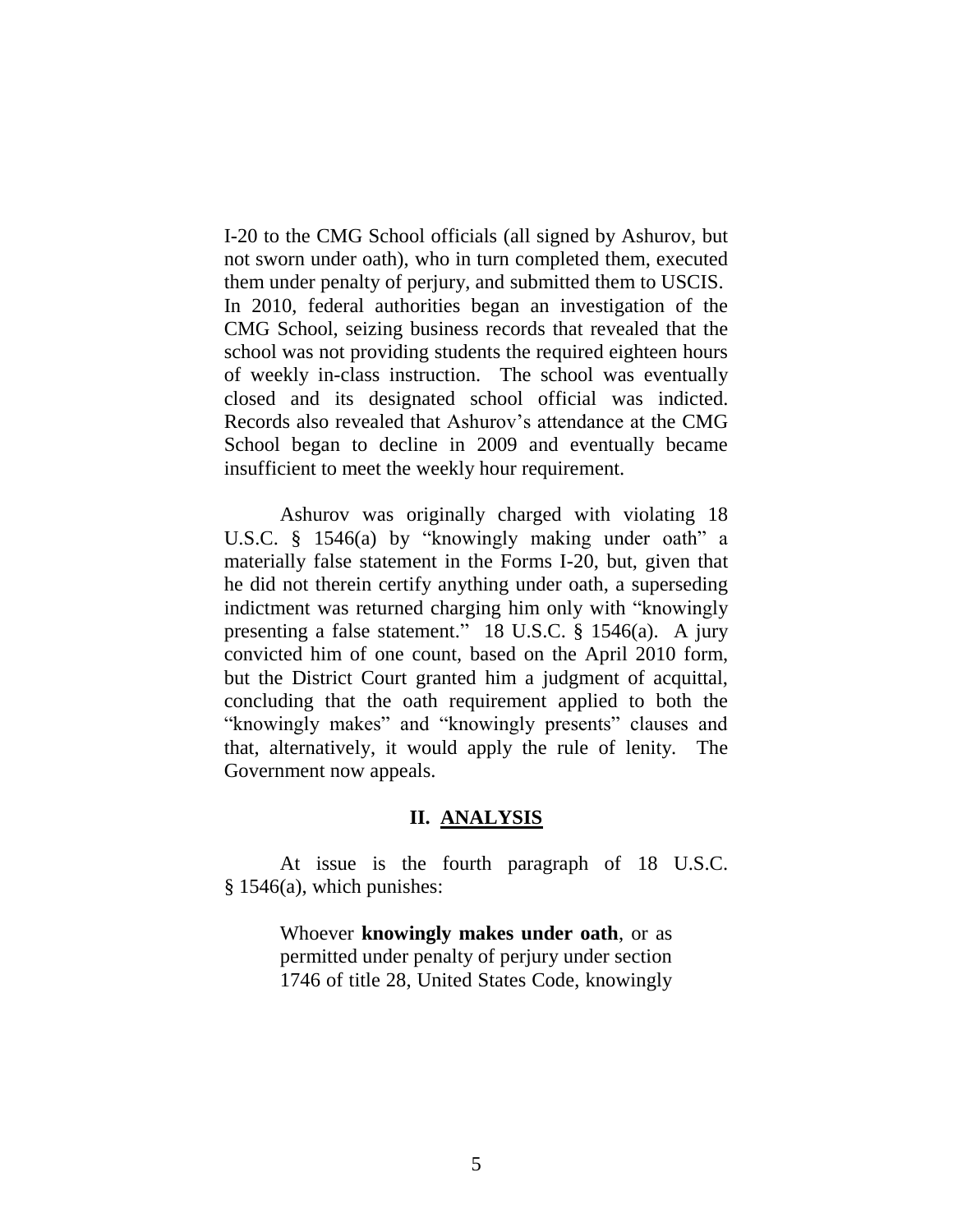subscribes as true, any false statement with respect to a material fact in any application, affidavit, or other document required by the immigration laws or regulations prescribed thereunder, or **knowingly presents** any such application, affidavit, or other document which contains any **such** false statement or which fails to contain any reasonable basis in law or fact.

(emphasis added). Specifically, Ashurov was indicted for violating the "knowingly presents" portion of the statute. The question in this case is what exactly that clause proscribes. $<sup>2</sup>$ </sup>

# **A. Textual Canons of Construction**

We begin, as always, with the text of the law. In framing the discussion of what the "knowingly presents" clause prohibits, the parties agree that the provision as a whole lists two crimes: one, which is referred to as the "making" clause, punishes "*knowingly mak[ing]*" under oath a materially false statement in an immigration-related document; the other, which Ashurov was charged with violating and which is referred to as the "presenting" clause, punishes "*knowingly present[ing]*" an immigration-related document with a materially false statement. 18 U.S.C. § 1546(a). The sole point of contention is whether the "knowingly presents" crime, by virtue of the use of the word "such," also requires that the statement that Ashurov

 $\frac{1}{2}$ The District Court had jurisdiction pursuant to 18 U.S.C. § 3231, and we have jurisdiction pursuant to 18 U.S.C. § 3731. We review *de novo* an interpretation of a statute of conviction. *United States v. Randolph*, 364 F.3d 118, 121 (3d Cir. 2004).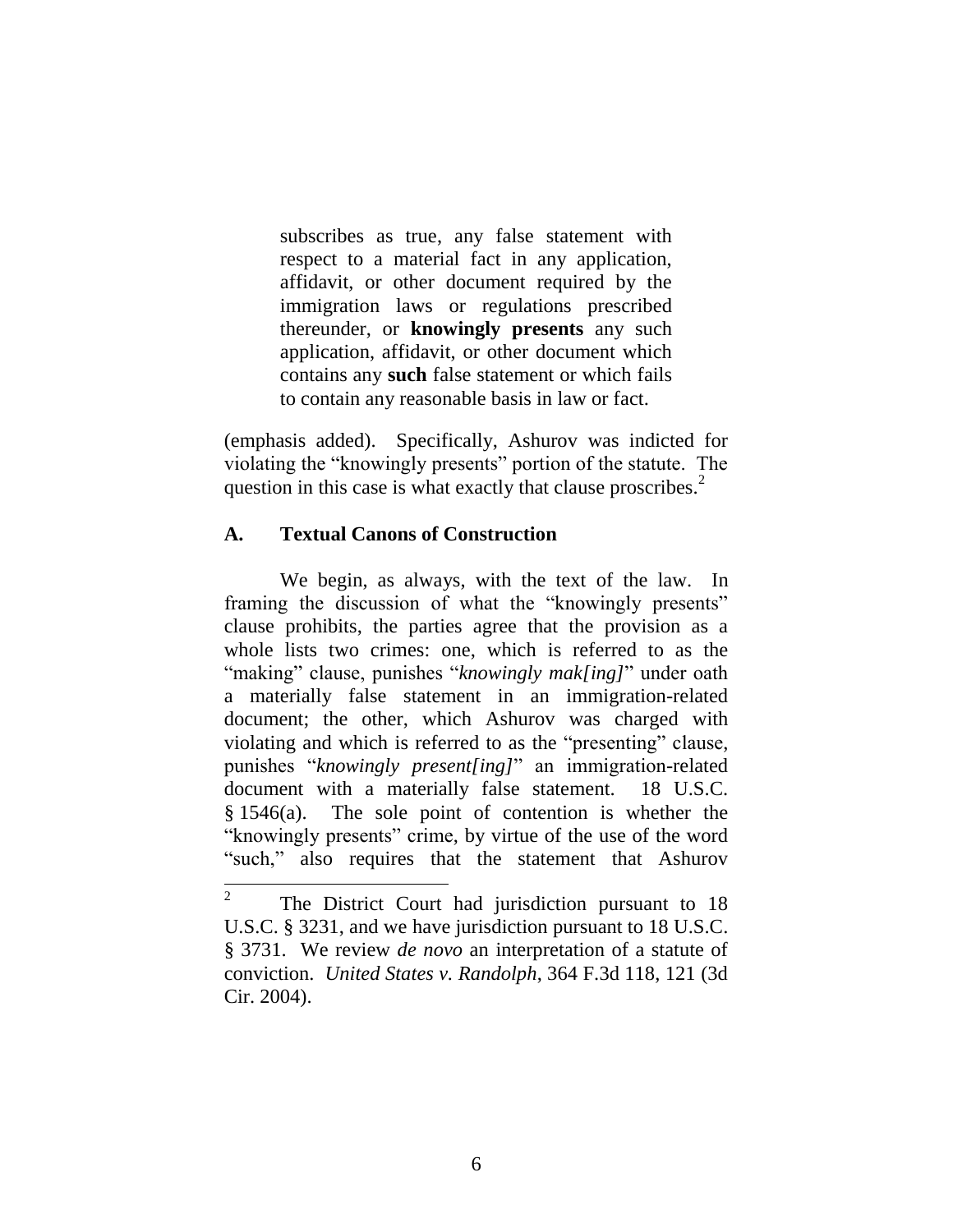presented be made under oath by incorporating that element from the "making" clause. The Government contends that it does not, thereby dismissing the need to prove that Ashurov's Form I-20 statements were made under oath.

We begin with two textual modes of construction: first, the plain meaning of the word "such" and the rule of the last antecedent; and, second, the rule against surplusage. As we shall see, these two textual approaches pull us in polaropposite directions.

1. Ashurov contends that the words "any such false statement" in the "presenting" clause refer to a false statement with respect to a material fact *that is made under oath*. The only way this interpretation can be correct, however, is if we read "such" to refer both to the adjective clause ("with respect to a material fact") as well as to the verb and adverb ("knowingly makes under oath") of the "making" clause. But, grammatically, the words "under oath" in the "making" clause do not describe the false statement. Instead, they characterize and qualify the *action itself* that the statute punishes, "knowingly makes." As the District Court recognized, "such" means "of the character, quality, or extent previously indicated or implied." *United States v. Ashurov*, Crim. No. 11-533, 2012 WL 1719778, \*2 (E.D.Pa. May 16, 2012) (quoting Webster's Ninth New Collegiate Dictionary); *see also* Black's Law Dictionary (9th ed. 2009) (defining "such" as "[t]hat or those; having just been mentioned"). In other words, the use of "such" is meant to invoke a characteristic, a quality, or an extent, and Ashurov's construction requires us to transform the verbs and adverbs in the first clause into adjectives in the second.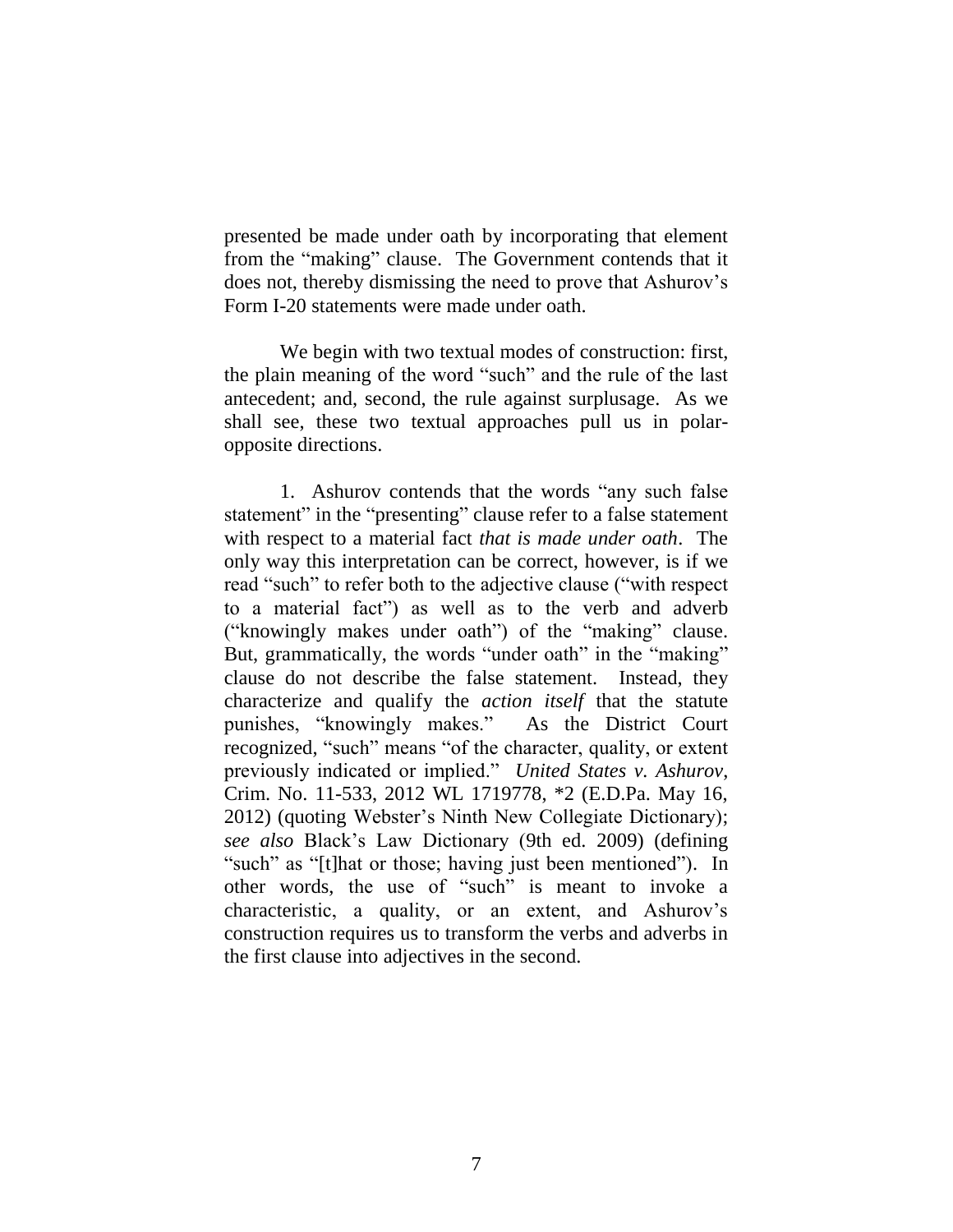By contrast, reading the second "such" to reach only "with respect to a material fact" and not "makes under oath" comports with a commonly recognized rule in American jurisprudence that "[t]he word 'such' . . . naturally, by grammatical usage, refers to the last precedent." *Bahre v. Hogbloom*, 295 A.2d 547, 552 (Conn. 1972); *State ex rel. King v. Bd. of Trs. of Firemen's Pension Fund of Kansas City*, 184 S.W. 929, 932 (Mo. Ct. App. 1916) (identifying "such" as a "term of comparison" meaning "of the same kind as that which has been enumerated"). Our Court has also recognized the basic canon that "referential and qualifying words and phrases, where no contrary intention appears, refer *solely* to the last antecedent." *Tippins v. USX Corp.*, 37 F.3d 87, 93 (3d Cir. 1994) (citing Norman J. Singer, Sutherland Statutory Construction § 47.33 (4th ed. 1985)). Here, the oath requirement is not the last thing mentioned in connection with "false statements." The last mentioned qualifier is that they must be made "with respect to a material fact." 18 U.S.C. § 1546(a).

On the other hand, we would be remiss if we did not recall that "this rule of the last antecedent is not an absolute and can assuredly be overcome by other indicia of meaning." *J.C. Penney Life Ins. v. Pilosi*, 393 F.3d 356, 365 (3d Cir. 2004) (internal quotation marks and alterations omitted); *see also Tippins*, 73 F.3d at 93 (explaining that the last antecedent rule applies only "where no contrary intention appears"). Accordingly, although the last antecedent canon favors the Government's reading, we must at the very least satisfy ourselves that no "other indicia of meaning" suggests a contrary outcome. *See Pilosi*, 393 F.3d at 365. *Cf. United States v. Krstic*, 558 F.3d 1010, 1013 (9th Cir. 2010) (specifically refusing to apply the rule of last antecedent to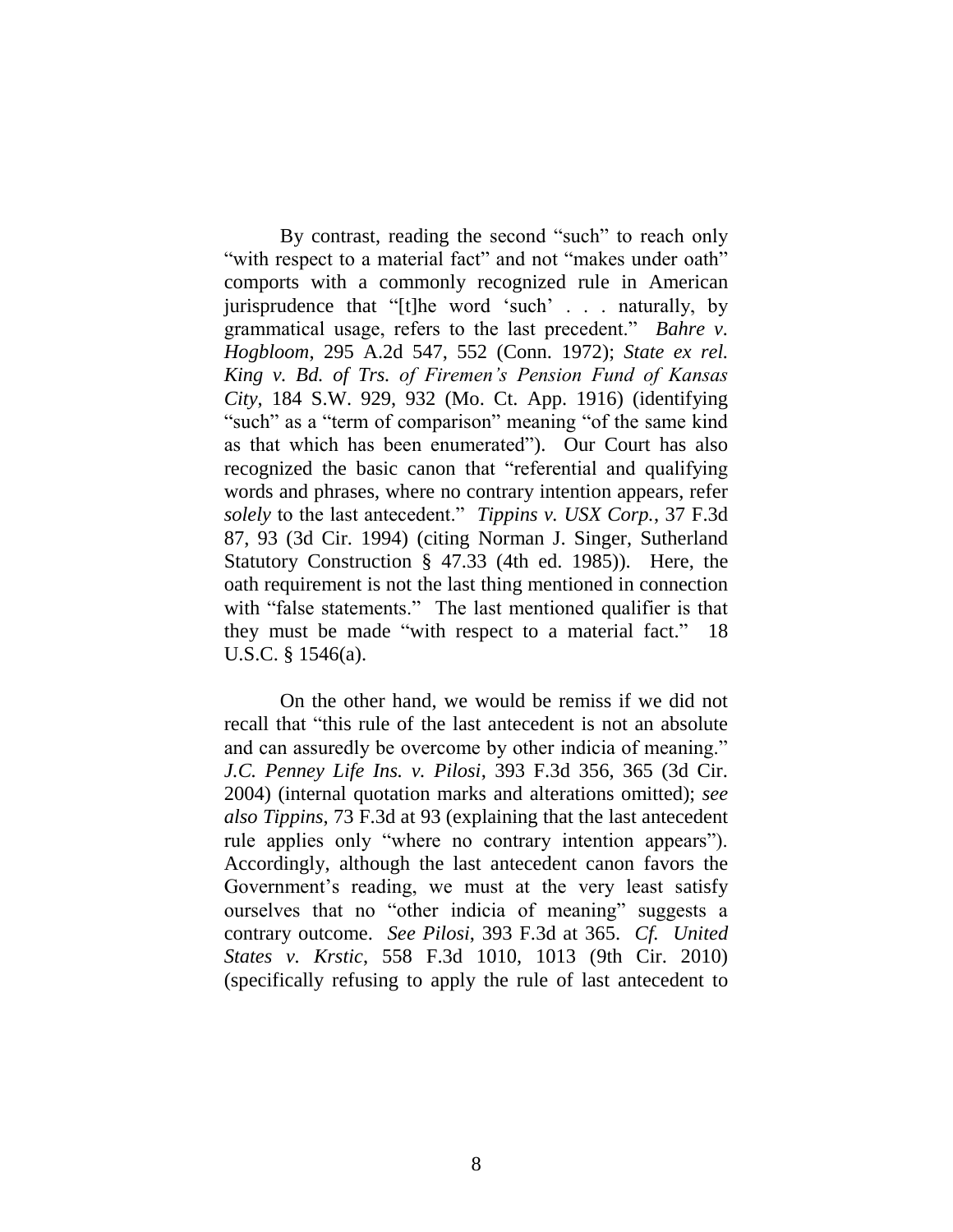the use of "such" in the first paragraph of  $\S$  1546(a) because "there are several candidates for the 'last precedent'").

2. As it turns out, another important canon of construction does suggest a contrary outcome: the rule against surplusage. Ashurov contends that reading the "presenting" clause as not to include an oath requirement renders the oath requirement in the "making" clause superfluous because if a defendant makes a materially false statement that is not sworn under oath and then presents it, he will be punished even absent the oath. Under such circumstances, the oath requirement of the "making" clause would not have any effect or use. We agree. This very case illustrates how the Government may avoid the oath requirement. Ashurov was first indicted for "making under oath a false statement" in an immigration document but was subsequently re-indicted only for "presenting a false statement" without the oath requirement when it became apparent that his portion of Form I-20 was not sworn to under oath.

Thus, the oath requirement will be superfluous in all cases with a realistic chance of prosecution. As the Government admits, the "maker" of a statement in an immigration document is "usually" also the person who presents it to the authorities, Gov't Br. at 17, or at the very least is also the person who, like Ashurov, "presents" it to a third party who then presents it to authorities. Accordingly, the Government's response that the oath requirement of the "making" clause retains significance "for a maker who does not present the statement," Gov't Reply Br. at 5, is not well taken. It is hard to imagine that the "making" clause was aimed at individuals who swear to a statement under oath in a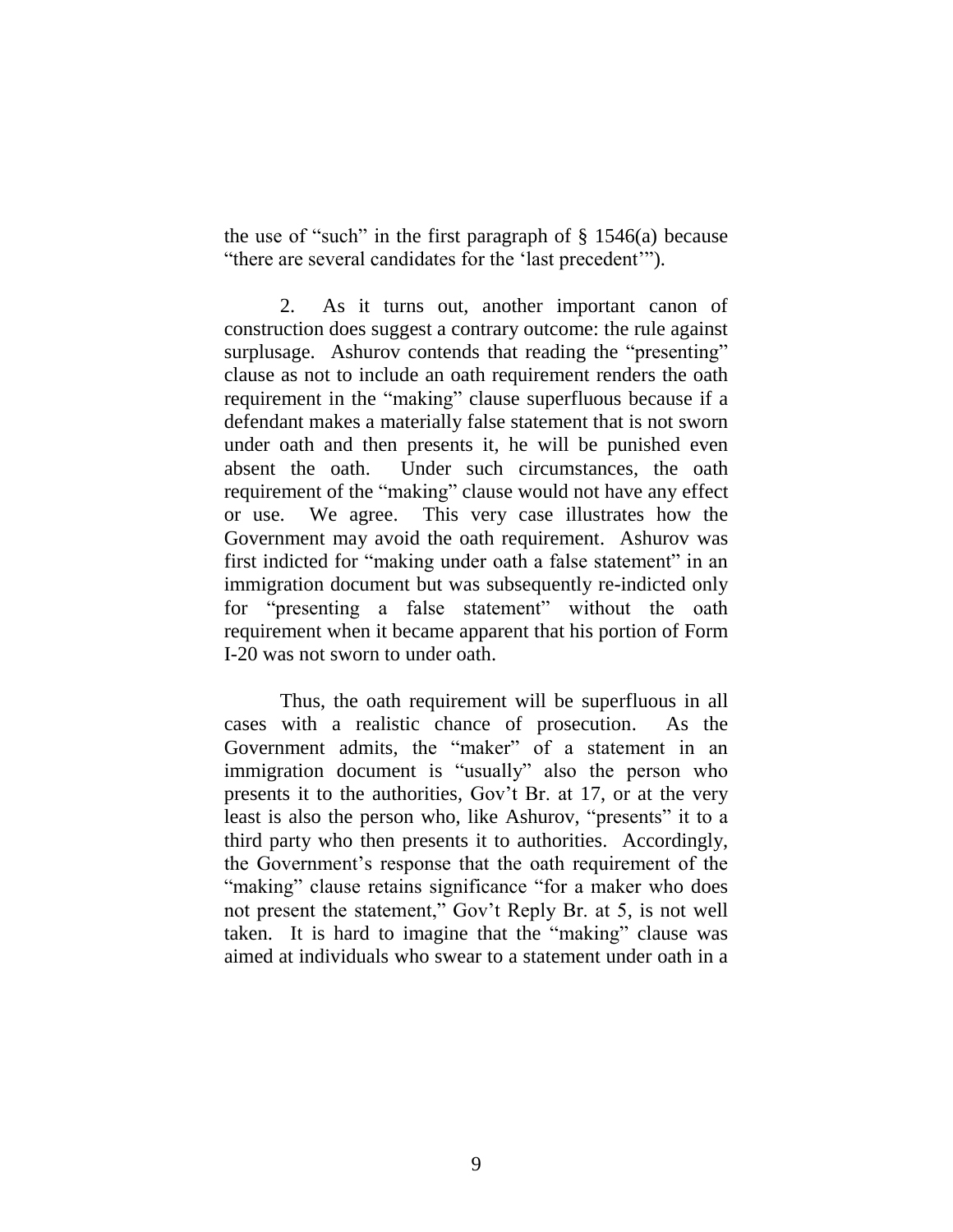document he or she leaves lying around that then somehow reaches the authorities.

Ashurov's reading, by contrast, brings symmetry to the statute. It punishes both those who make false statements under oath and those, such as professional preparers, who submit them, while not punishing the maker of an *unsworn* statement any more than it would punish its presenter. To treat the maker and the presenter the same when the statement is made under oath, but differently (and the presenter more harshly) when the maker does not swear an oath seems to us an anomaly, particularly given that, as the Government candidly admits, "[t]he law does not generally punish people for lying unless they expressly acknowledge a legal duty not to do so." Gov't Br. at 17.

Thus, the "fundamental canon" that we must, if possible, give effect to every clause and word of a statute, *see United States v. Kouevi*, 698 F.3d 126, 134 (3d Cir. 2012) (citing *Duncan v. Walker*, 533 U.S. 167, 174 (2001)), points in the opposite direction than the "last antecedent" canon, rendering the statute's text ambiguous.

### **B. Other Canons of Construction**

Having found the plain text of paragraph four of  $§ 1546(a)$  ambiguous, we turn to  $§ 1546(a)$ 's structure, history, and purpose in aid of our search for the statute's meaning.

### **1. The Structure of § 1546(a)**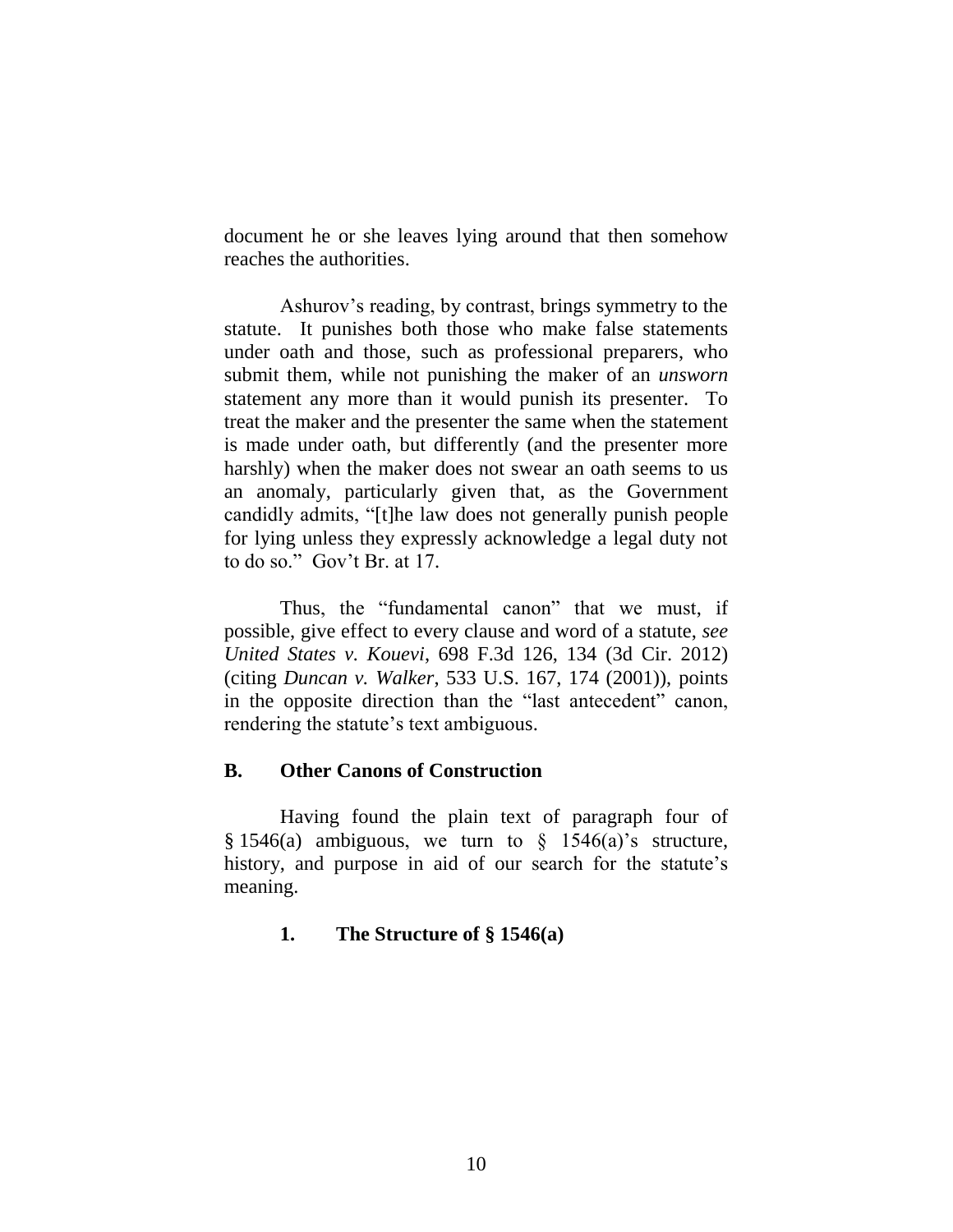The Government makes two arguments based on the statute's structure. First, it contends that reading the "presenting clause" to not incorporate the oath requirement is "logical" because the other three paragraphs of § 1546(a) evince a broad desire by Congress to punish all immigrationrelated offenses, and none requires an oath. Gov't Br. at 15. As the Government notes, the other paragraphs of  $\S$  1546(a) proscribe forging immigration documents (paragraph 1), possessing materials used to forge immigration documents (paragraph 2), and impersonating another when applying for immigration benefits (paragraph 3). But we reject this strained argument because it is hard to see how one could even impose an oath requirement on the crimes listed in those three paragraphs, given that most do not even involve statements. Moreover, the "making" clause of paragraph four does contain an oath requirement, despite its absence from the other three paragraphs. Thus, the lack of an oath requirement in the other paragraphs is irrelevant.

Second, the Government points to paragraph one of § 1546(a), which punishes, in relevant part,

> [w]hoever knowingly forges, counterfeits, alters or falsely makes any [immigration document] . . . or receives any such [document] . . . knowing it to be forged, counterfeited, altered, or falsely made.

18 U.S.C. § 1546(a) (paragraph one). The Government notes that this paragraph, like paragraph four, prohibits two acts separated by "or," and "repeats the acts listed in the first clause . . . in the second clause . . . when it requires that the action with the immigration document be done 'knowing it to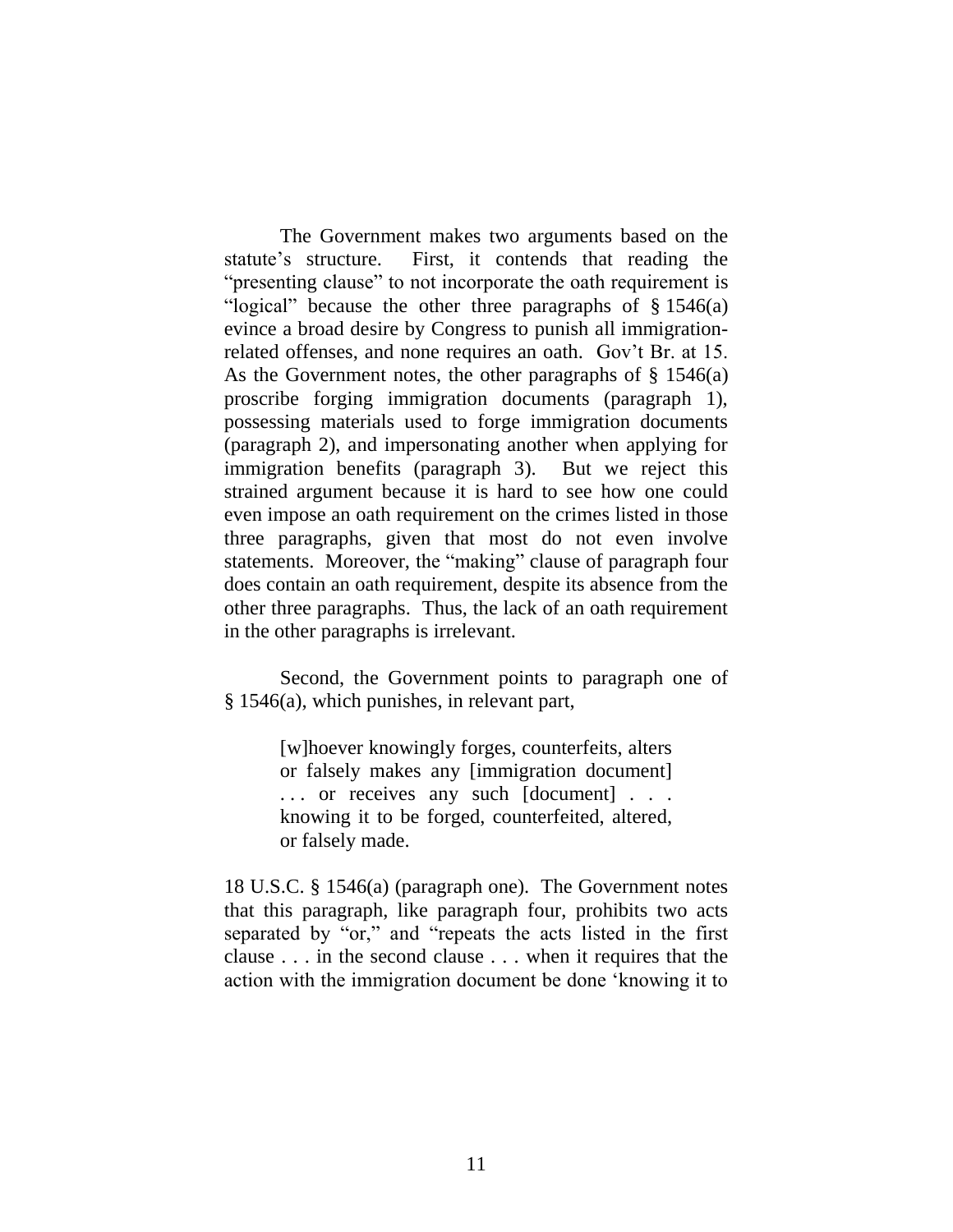be forged, counterfeited, altered or falsely made.'" Gov't Br. at 19. Thus, the Government argues, because Congress reiterated the description in the second clause of paragraph one when it wanted it incorporated there, the description "makes under oath" in the "making" clause of paragraph four cannot be incorporated into the "presenting" clause because it was not reiterated there.

This argument sweeps far too broadly. The "presenting" clause of paragraph four already incorporates a non-reiterated description, "with respect to a material fact," by the use of the word "such," as the Government concedes. If reiteration were always required, this would not be the case. A statute should not be construed "upon the speculation that if the legislature had thought of it, very likely broader words would have been used." *McBoyle v. United States*, 283 U.S. 25, 27 (1931) (Holmes, J.).

# **2. The Legislative Amendments to the Fourth Paragraph of § 1546(a)**

Unaided by the statute's structure, the Government makes an appeal to its legislative history. More precisely, the Government resorts to past versions of the statute, as "there is no pertinent legislative commentary on any of the amendments" to § 1546(a). Gov't Br*.* at 20. But none cures the textual ambiguity.

The strongest support from the statute's amendment history that the Government brings to our attention is the fact that in 1996 Congress added the "fails to contain any reasonable basis in law or fact" language to the "presenting" clause. *See* Pub. L. 104-208, Div. C, Title II, § 214, 110 Stat.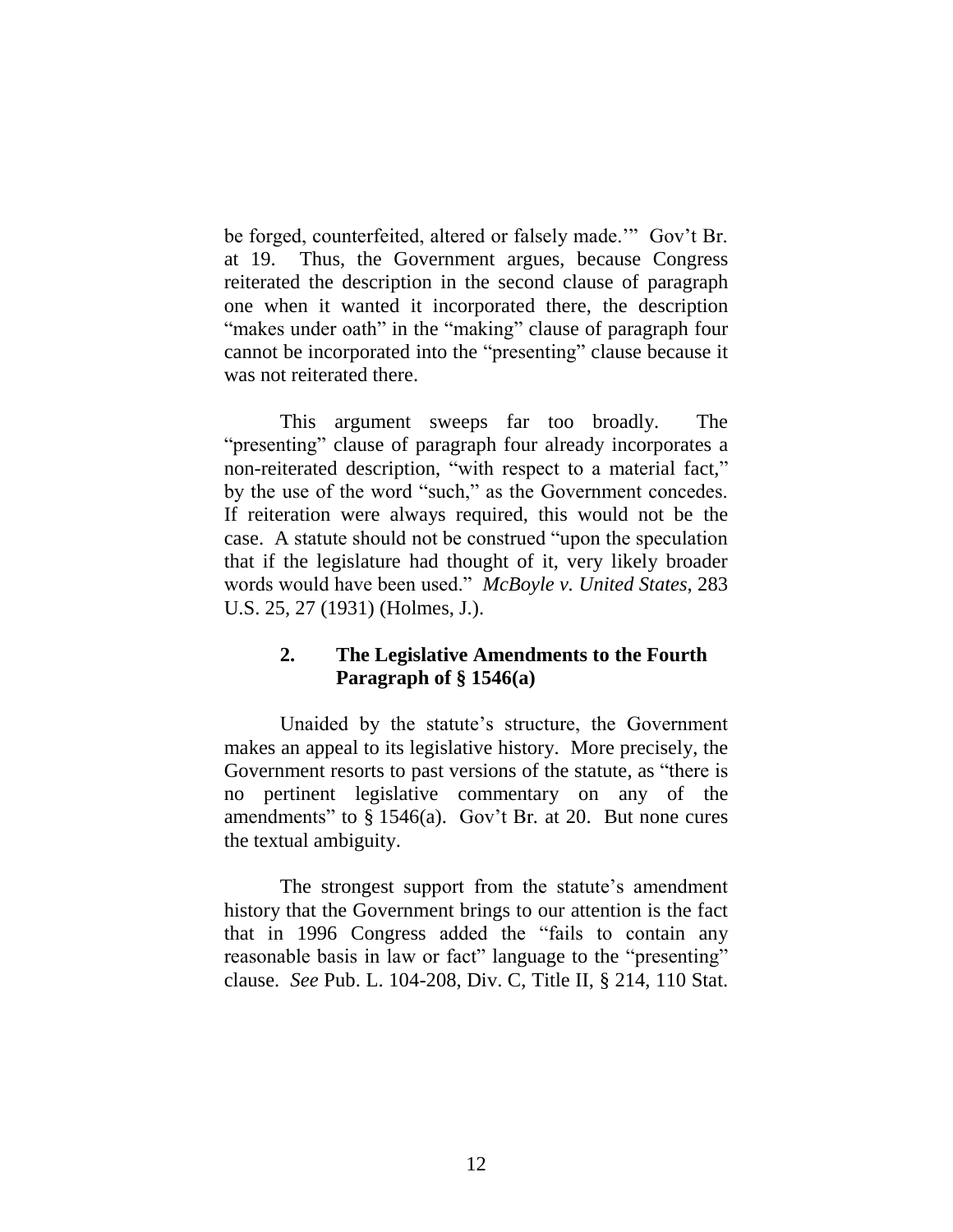3009-569 (1996). There is some force to the Government's argument that it would be illogical to make it a crime to knowingly present an immigration document that "fails to contain any reasonable basis in law or fact," *id.*, regardless of whether the document was completed under oath, while only criminalizing presenting an immigration document containing a sworn false statement. On the other hand, as Ashurov notes, it is conceivable that "some representations in immigration documents may be so blatantly false . . . that the normal oath requirement is excused." Ashurov Br. at 31. More generally, it is hard to surmise the intent of the 1948 Congress based on the pronouncement made by Congress almost fifty years later. While the 1996 amendment may support the Government, it does not cast enough light on the meaning of the statute to resolve the ambiguity created by the juxtaposition of the canon of the last antecedent modifier and the rule against surplusage.<sup>3</sup>

 3 The remainder of the Government's arguments regarding the legislative amendments to  $\S$  1546(a) rest on similar speculation regarding what subsequent Congresses thought of the 1948 statute and are therefore unpersuasive. We refuse to read any meaning into the fact that in 1952 the statute was amended to include for the first time the "with respect to a material fact" and the "any such false statement" language. *See* Gov't Br. at 20-21. That those provisions were added simultaneously does not mean that "any such false statement" refers only to "with respect to a material fact" as the Government would have us conclude. As the Government concedes, the 1952 amendment also included for the first time the words "any such document," unaccompanied by a parallel addition to the descriptors of "document," making it clear that "any such document" was meant to refer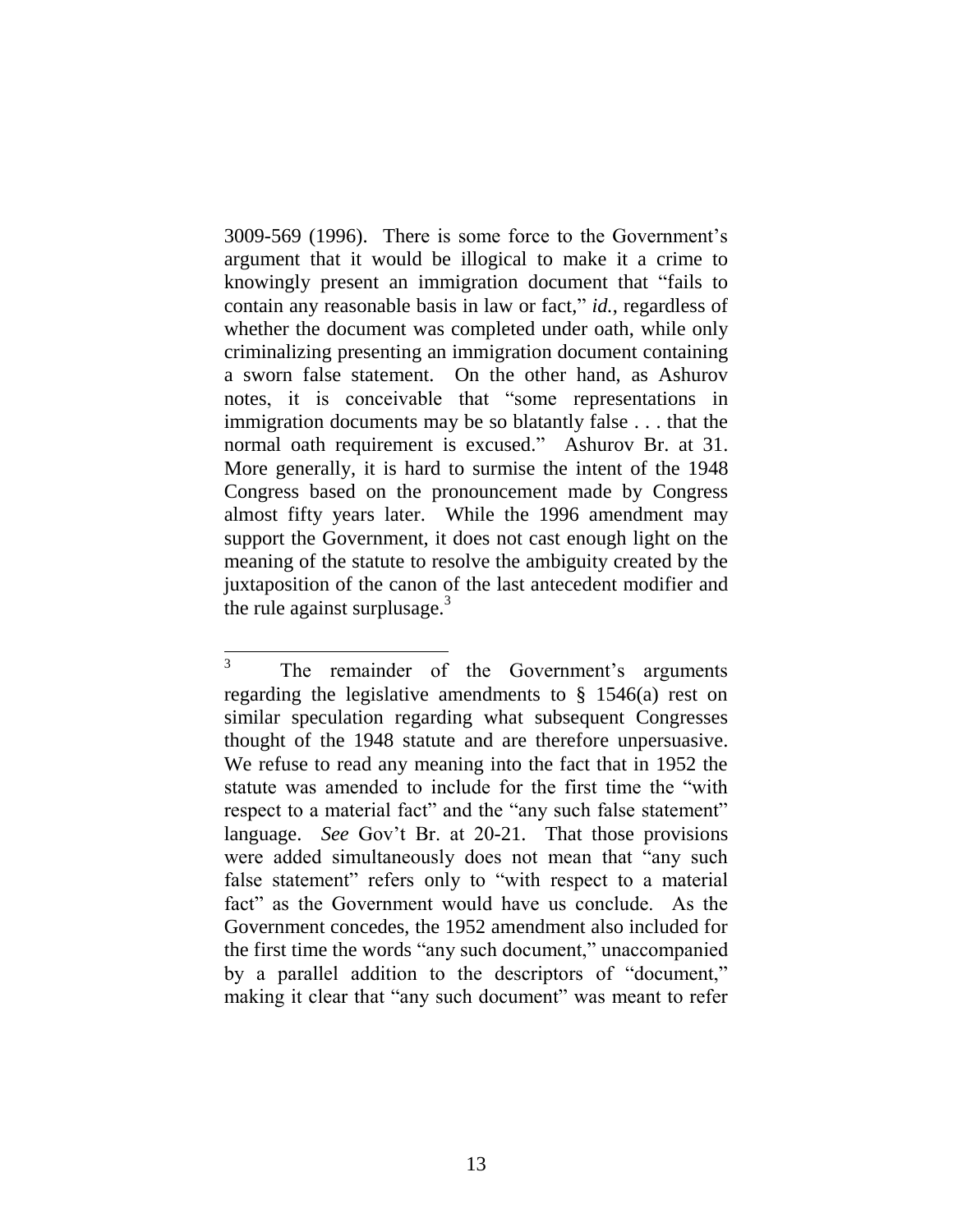#### **3. The Statute's Purpose**

The Government's next argument is based on the statute's apparent purpose (although it is not clear from where this purpose is derived), arguing that "those who affirmatively present documents to the immigration authorities . . . knowing that those documents contain materially false statements are far more likely to have fraudulent intent" than those who simply make false statements not under oath. Gov't Br. at 17- 18. But this conclusion is not as intuitive to us. One might just as easily argue that "makers" of false statements are more culpable than "presenters" who simply transmit documents. The most that can be said for this policy-based argument is that it can be fairly interpreted to support both readings of the law.

# **4. The Second Circuit's Decision in** *United States v. Khalje*

Finally, the Government urges us to adopt the reasoning of the one precedential case that has addressed the question presented here, where the Second Circuit accepted the Government's reading of  $\S$  1546(a), reasoning that it:

 $\overline{a}$ 

to language already in the statute at the time of the 1952 amendment. Nor does the fact that the legislative history of the 1996 amendment *fails* to mention that the presenting clause contains an oath requirement support the Government's reading. We will not divine clues from legislative silence regarding an already-existing statute.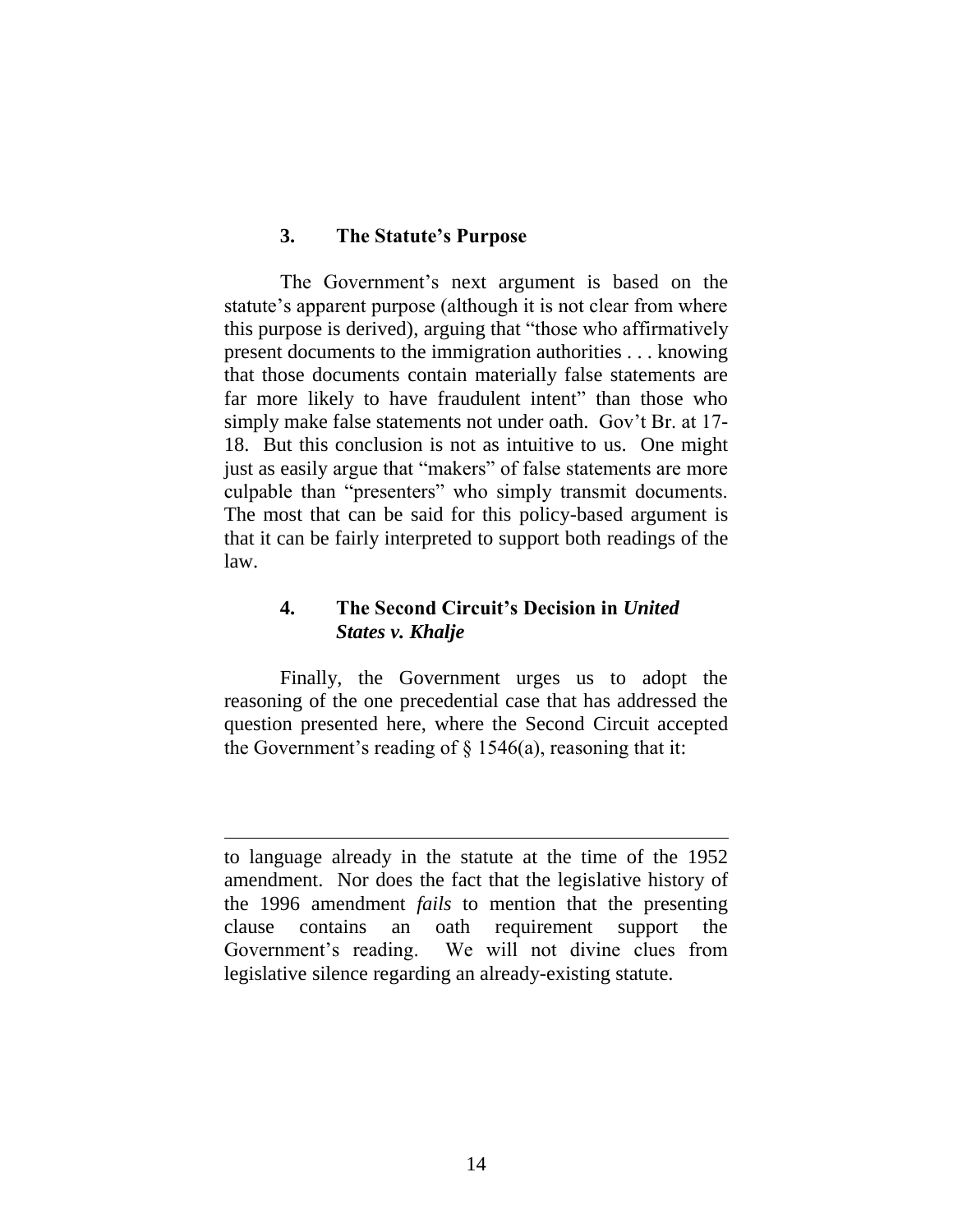carries out the apparent Congressional purpose of penalizing both those who swear to materially false statements in visa applications and those who present materially false statements in such applications, whether or not the latter swear to such statements.

*United States v. Khalje*, 658 F.2d 90, 92 (2d Cir. 1981) (per curiam). But, as the District Court surmised, this analysis "makes no effort to explain, based on the statutory language, why it finds one antecedent is applicable to 'any such false statement' but excludes the other," *Ashurov*, 2012 WL 1719778, \*3, and does not otherwise attempt to tackle any of the difficult interpretative hurdles we have in painstaking detail addressed here. Thus, we decline to follow the Second Circuit's holding in *Kahlje*.

# **C. Rule of Lenity**

We conclude that having considered textual, contextual, and atextual canons of statutory construction, there "remains a grievous ambiguity" as to the meaning of the fourth paragraph of § 1546(a). *See Barber v. Thomas*, 130 S. Ct. 2499, 2508 (2010). The text of the statute itself points in two divergent directions and neither the statute's structure nor its scarce legislative history convincingly resolve the dichotomy. It is thus proper to invoke the rule of lenity in the defendant's favor. *See id.*

We recognize and reiterate that the "rule of lenity requires more than a difficult interpretative question." *United States v. Flemming*, 617 F.3d 252, 270 (3d Cir. 2010). On the other hand, the idea embodied by the rule is that "the citizen